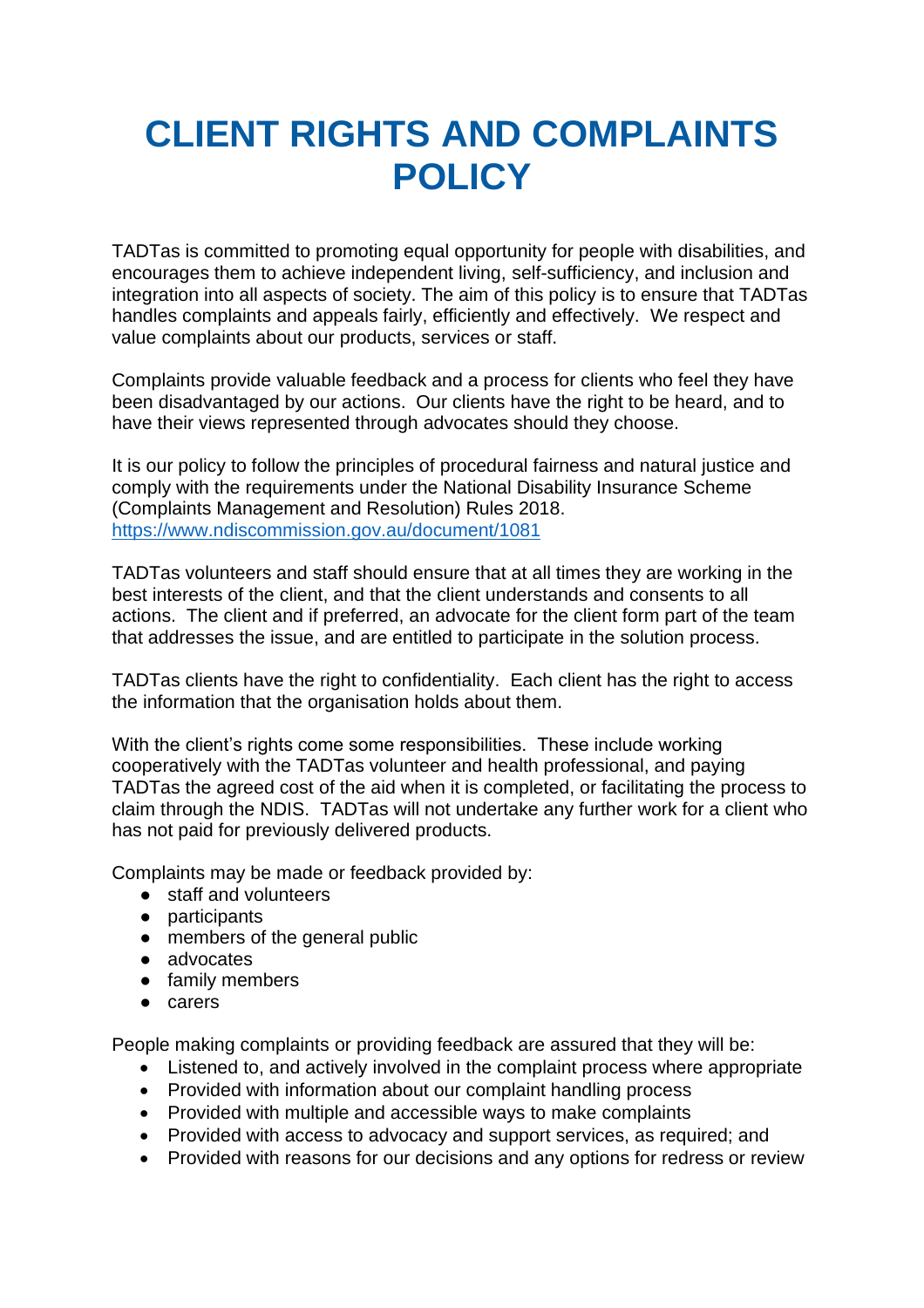# **COMPLAINTS PROCESS**

All staff and volunteers should support the client's right to complain about the services offered by TADTas if they feel they have been disadvantaged. Clients have the right to be represented by an advocate if they wish, and representations can be made in person, orally, by telephone, by email or otherwise in writing. A complaints and feedback form is available here.

- The Executive Officer will promptly acknowledge receipt of complaints and any subsequent communications.
- Clients are encouraged to talk initially with the volunteer or staff member with whom they have the complaint, as appropriate depending on the nature of the complaint.
- All complaints are to be fully documented and entered into a complaints register maintained by the Executive Officer, and the case will not be closed until the person making the complaint (or their representative) acknowledges that they are satisfied with the outcome.
- If after speaking with the volunteer or staff member, the client's complaint has not been resolved to their satisfaction (or their representative's), the matter shall be referred through the President to the Board.
- Steps to be taken by the Board may include the appointment of a mediator or an arbitrator, or suggesting the client refers the matter to the Ombudsman or the NDIS Quality and Safeguards Commission. (see <https://www.ndiscommission.gov.au/about/complaints>
- The complaints management process includes a process of continuous improvement, whereby the person making the complaint (or their representative) will be informed about changes to procedures and processes consequent upon the lessons learned through the investigation of their complaint.
- All staff and volunteers are to be appropriately trained and aware of the complaints management process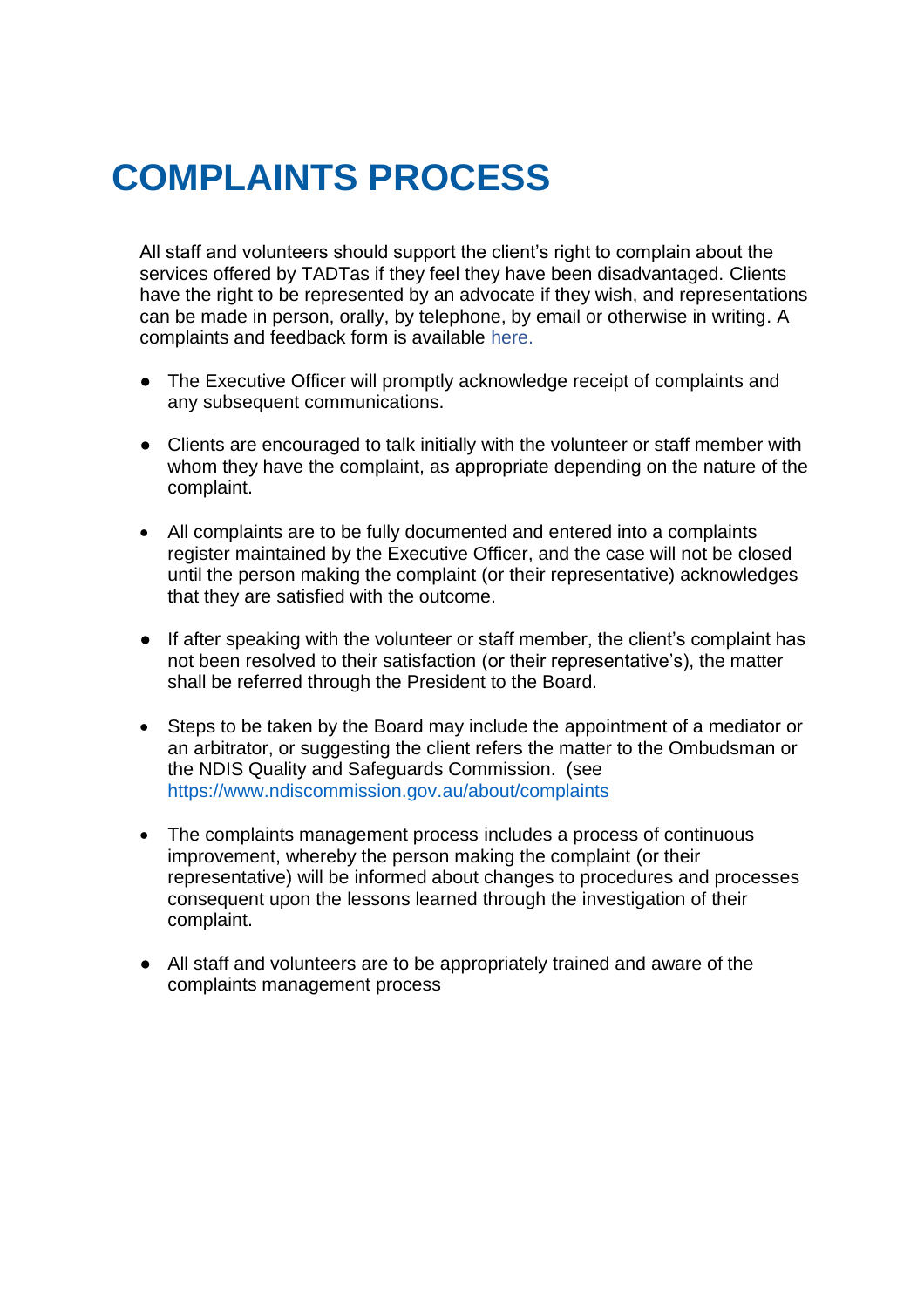# **PRODUCT SAFETY AND INCIDENT MANAGEMENT POLICY**

### **TADTas is committed to producing high quality work that conforms with all relevant legislation. It will implement quality control and incident management procedures as part of this commitment.**

Our policy on the recruitment of volunteers sets out a rigorous selection and induction process that ensures our volunteers work is of a high standard, and that there is an appropriate induction in relation to client rights, including their right to report hazardous incidents and complaints about the TADTas service.

The TADTas incident management process is outlined within the NDIS participant's service agreement. All products are inspected and tested by our Technical Coordinator or another appropriate professional to ensure that they meet our high standards and the requirements of the appropriate legislation and regulations.

Our policy on the rights of clients encourages clients and their advocates to be involved in the development of products that are to meet their needs. A client complaints process within that policy ensures that any client concerns are addressed by the organisation as soon as possible.

Our policy and process for responding to requests for assistance ensures that the appropriate health professionals are involved at all times, and that the competence of the appropriate volunteer is matched with the task required.

The Board of TADTas has resolved that it will not undertake the manufacture or modification of bed rails as it considers the risk of entrapment too high. This is a blanket policy and non-discretionary.

#### **Incident management**

All staff are responsible for ensuring the safety of all participants who access our services. All incidents must be reported as per this policy. Management is responsible for ensuring that staff are trained and undertake appropriate training. Many of the participants using TADTas services are at risk of incidents and accidents.

TADTas, as a registered provider, is required to report serious incidents (including allegations) arising from the organisation's service provision to the NDIS Quality and Safeguards Commission. Reportable incidents, involving NDIS participants, include:

- Death;
- Serious injury;
- Abuse or neglect;
- Unlawful sexual or physical contact or assault;